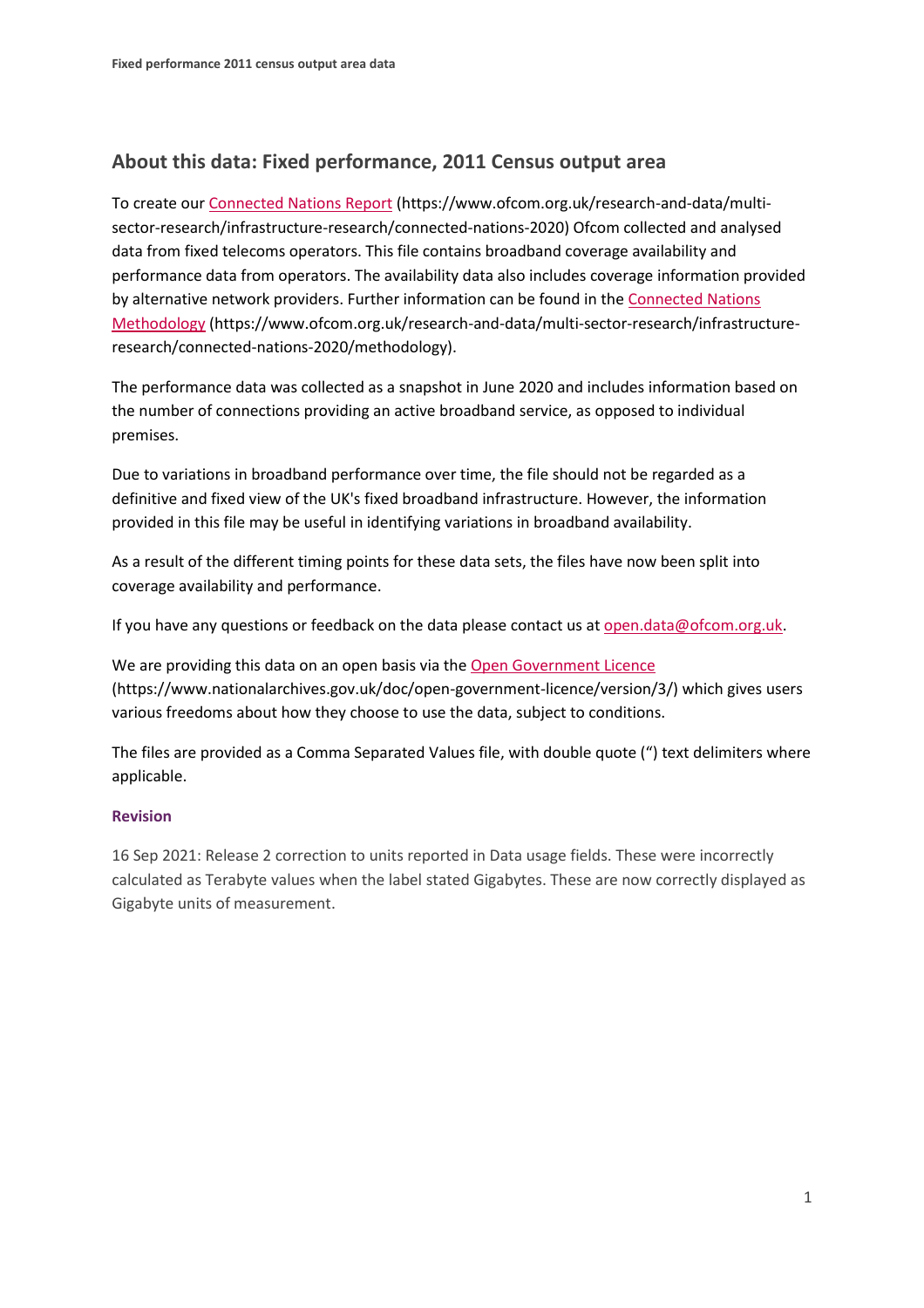## **Performance data**

File name: 202006\_fixed\_oa11\_performance\_r02.csv

Total records in file: 1 header row, 231,897 data rows

File size on disk: 27.1 MB (28,516,352 bytes)

## **Column headers and what they represent:**

| <b>Current headers</b>            | <b>Note</b>                                                         |
|-----------------------------------|---------------------------------------------------------------------|
| output_area                       | Census output area                                                  |
| Median upload speed (Mbit/s)      | Median upload speed (in Mbit/s) of all connections                  |
| Median download speed<br>(Mbit/s) | Median download speed (in Mbit/s) of all connections                |
| Median data usage (GB)            | Median data usage, download and upload, in GB of all<br>connections |
| Average upload speed (Mbit/s)     | Average upload speed (in Mbit/s) of all connections that deliver    |
| for lines 30<300Mbit/s            | speeds of 30Mbit/s to less than 300Mbit/s                           |
| Average upload speed (Mbit/s)     | Average upload speed (in Mbit/s) of all connections that deliver    |
| for SFBB lines                    | speeds of 30Mbit/s or greater                                       |
| Average upload speed (Mbit/s)     | Average upload speed (in Mbit/s) of all connections that deliver    |
| for UFBB lines                    | speeds of 300Mbit/s or greater                                      |
| Average upload speed (Mbit/s)     | Average upload speed (in Mbit/s) of all connections that deliver    |
| for lines 10<30Mbit/s             | speeds of 10Mbit/s or higher and less than 30Mbit/s                 |
| Average upload speed (Mbit/s)     | Average upload speed (in Mbit/s) of all connections that deliver    |
| for lines < 10Mbit/s              | speed less than 10Mbit/s                                            |
| Average upload speed (Mbit/s)     | Average upload speed (in Mbit/s) of all connections                 |
| Average download speed            | Average download speed (in Mbit/s) of all connections that          |
| (Mbit/s) for lines 30<300Mbit/s   | deliver speeds of 30Mbit/s to less than 300Mbit/s                   |
| Average download speed            | Average download speed (in Mbit/s) of all connections that          |
| (Mbit/s) for SFBB lines           | deliver speeds of 30Mbit/s or higher                                |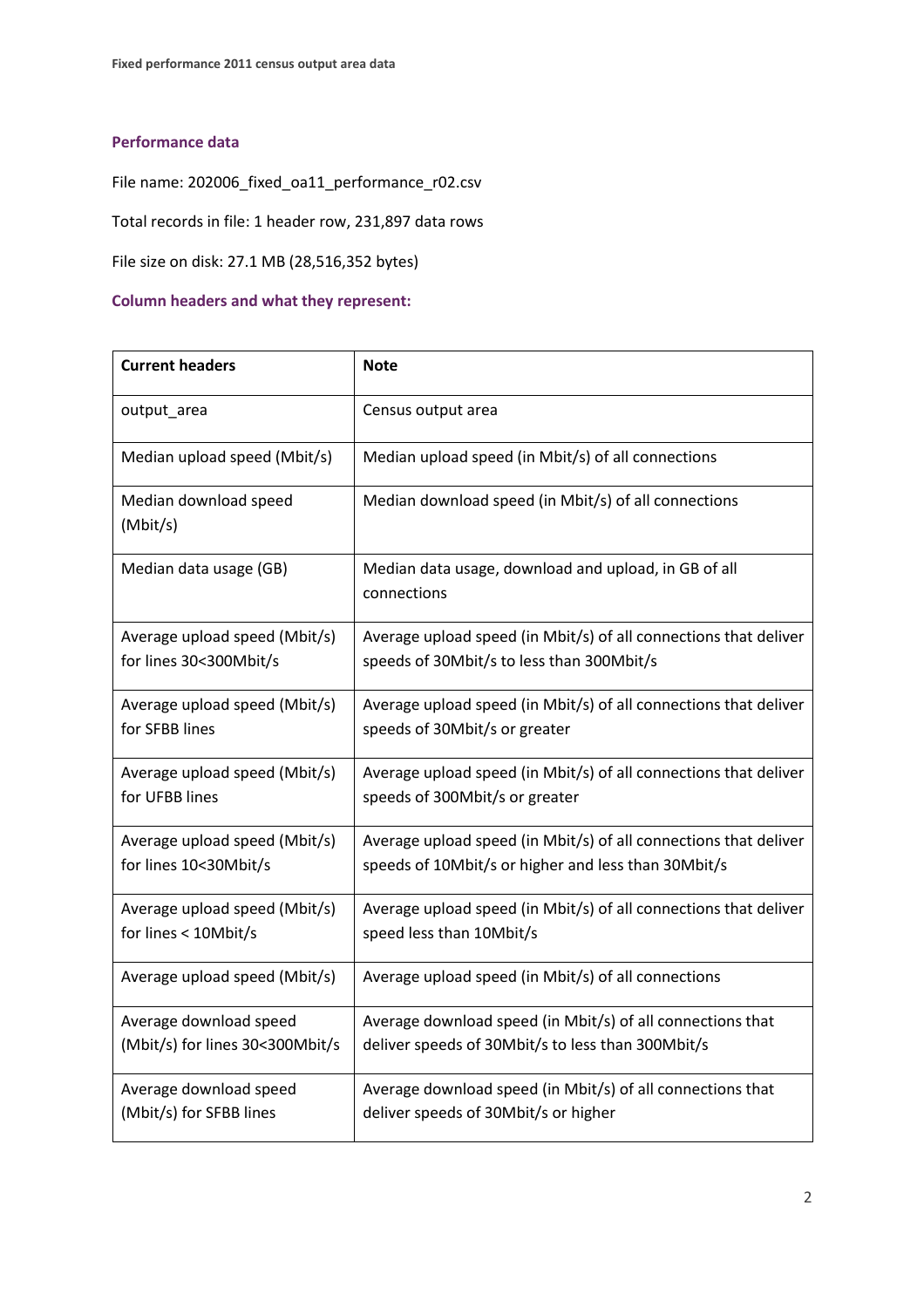| Average download speed<br>(Mbit/s) for UFBB lines           | Average download speed (in Mbit/s) of all connections that<br>deliver speeds of 300Mbit/s or greater                                      |
|-------------------------------------------------------------|-------------------------------------------------------------------------------------------------------------------------------------------|
| Average download speed<br>(Mbit/s) for lines 10<30Mbit/s    | Average download speed (in Mbit/s) of all connections that<br>deliver speeds of 10Mbit/s or higher and less than 30Mbit/s                 |
| Average download speed<br>(Mbit/s) for lines < 10Mbit/s     | Average download speed (in Mbit/s) of all connections that<br>deliver speed less than 10Mbit/s                                            |
| Average download speed<br>(Mbit/s)                          | Average download speed (in Mbit/s) of all connections                                                                                     |
| Average data usage (GB) for<br><b>SFBB lines</b>            | Average data usage, download and upload, in GB of all<br>connections that deliver speeds of 30Mbit/s or greater                           |
| Average data usage (GB) for<br><b>UFBB</b> lines            | Average data usage, download and upload, in GB of all<br>connections that deliver speeds of 300Mbit/s or greater                          |
| Average data usage (GB) for<br>lines 30<300Mbit/s           | Average data usage, download and upload, in GB of all<br>connections that deliver speeds of 30Mbit/s or higher and less<br>than 300Mbit/s |
| Average data usage (GB) for<br>lines 10<30Mbit/s            | Average data usage, download and upload, in GB of all<br>connections that deliver speeds of 10Mbit/s or higher and less<br>than 30Mbit/s  |
| Average data usage (GB) for<br>lines < 10Mbit/s             | Average data usage, download and upload, in GB of all<br>connections that deliver speed less than 10Mbit/s                                |
| Average data usage (GB)                                     | Average data usage, download and upload, in GB of all<br>connections                                                                      |
| Maximum upload speed (Mbit/s)                               | Maximum upload speed (in Mbit/s) of all connections                                                                                       |
| Maximum download speed<br>(Mbit/s)                          | Maximum download speed (in Mbit/s) of all connections                                                                                     |
| Number of connections 5<10<br>Mbit/s (number of lines)      | Count of connections that have average measured speeds of<br>5Mbit/s or greater and below 10Mbit/s                                        |
| Number of connections<br>30<300 Mbit/s (number of<br>lines) | Count of connections that have average measured speeds of<br>30Mbit/s or greater and below 300Mbit/s                                      |